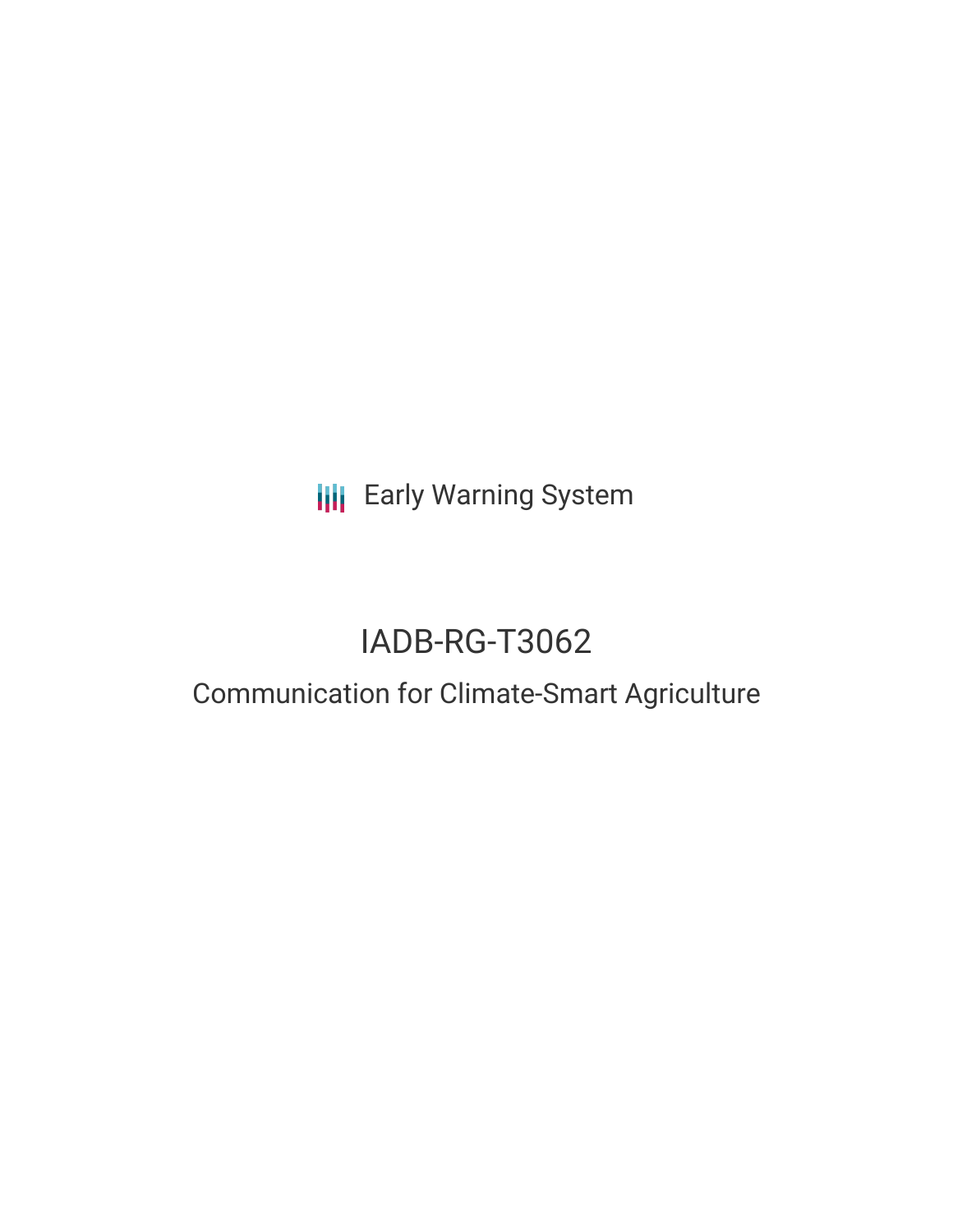

### **Quick Facts**

| <b>Financial Institutions</b>  | Inter-American Development Bank (IADB)                                   |
|--------------------------------|--------------------------------------------------------------------------|
| <b>Status</b>                  | Approved                                                                 |
| <b>Bank Risk Rating</b>        | U                                                                        |
| <b>Voting Date</b>             | 2017-09-11                                                               |
| <b>Borrower</b>                | Regional                                                                 |
| <b>Sectors</b>                 | Agriculture and Forestry, Climate and Environment, Technical Cooperation |
| Investment Type(s)             | Grant                                                                    |
| <b>Investment Amount (USD)</b> | $$0.69$ million                                                          |
| <b>Project Cost (USD)</b>      | \$ 0.69 million                                                          |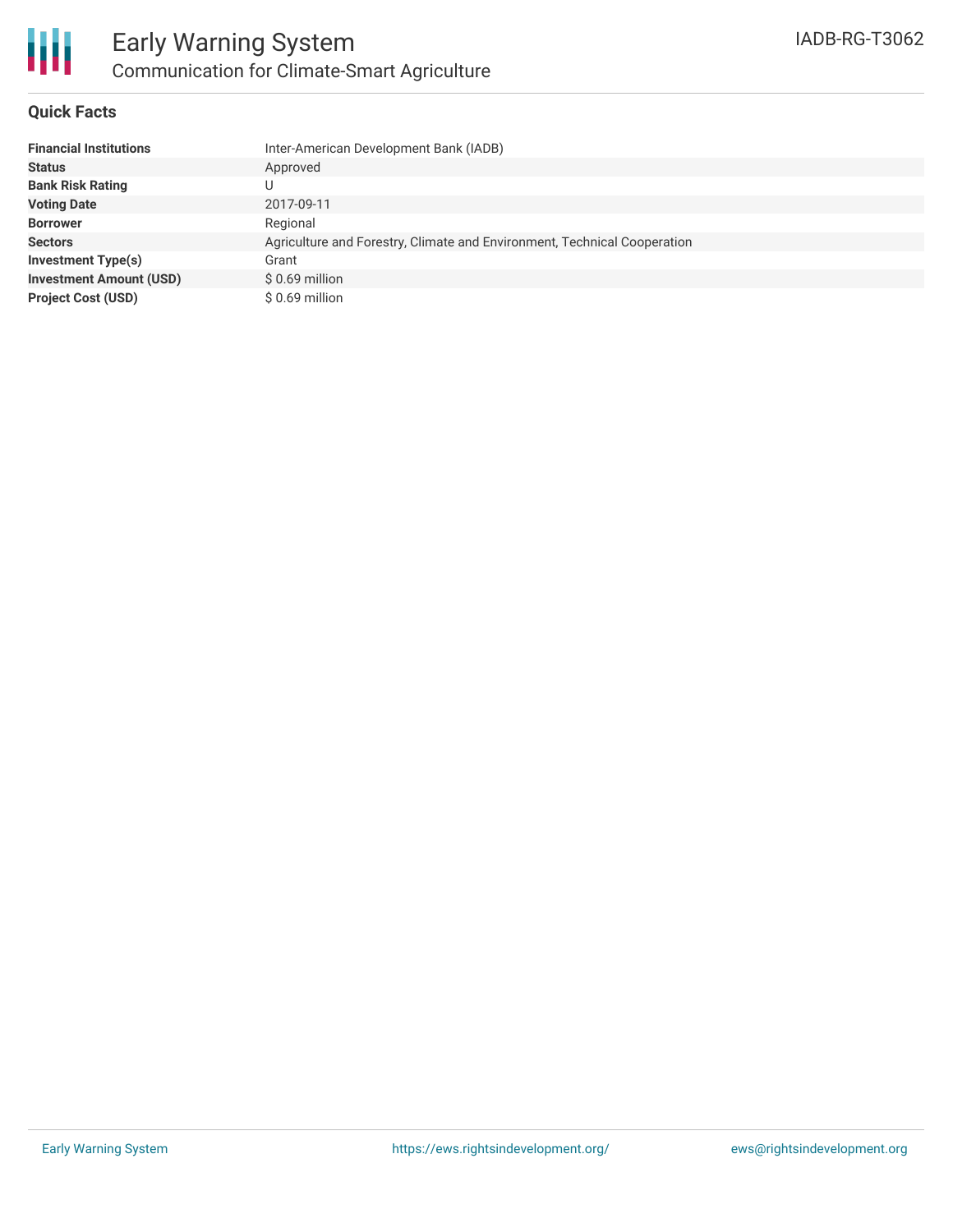

### **Project Description**

#### IDB: AGRICULTURE AND RURAL DEVELOPMENT-SUSTAINABLE AGRICULTURAL DEVELOPMENT

"The objectives are: (i) supporting networking and business origination activities of IIC SMC agribusiness and IIC FLI investment officers for Climate Smart Agriculture investment opportunities; (ii) Promoting the activities under the USAID Contribution and ensuring knowledge sharing and communication of progress, impacts and results of operations to clients and stakeholders via appropriate communication channels; and (iii) supporting project execution of the USAID Contribution."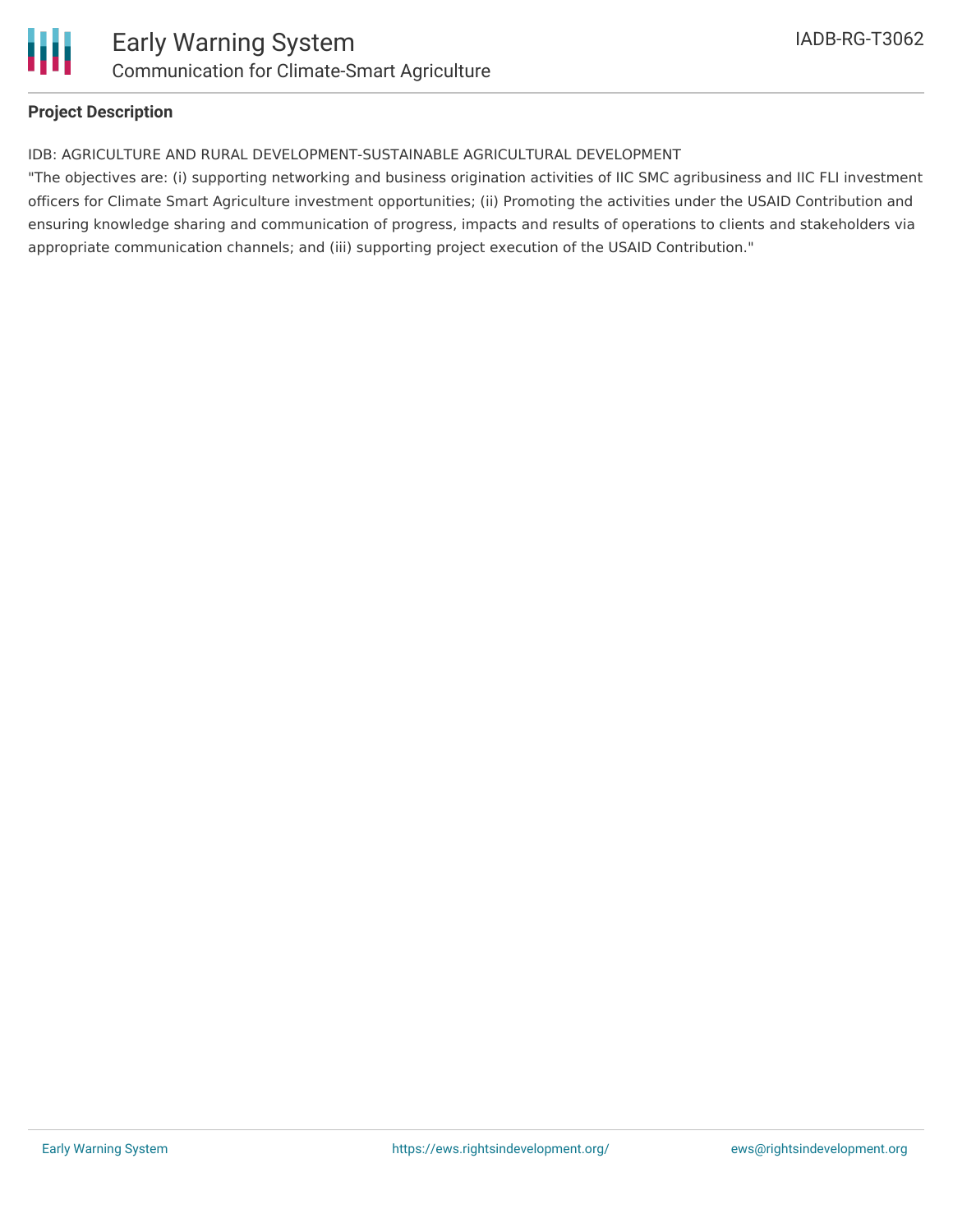

### Early Warning System Communication for Climate-Smart Agriculture

### **Investment Description**

• Inter-American Development Bank (IADB)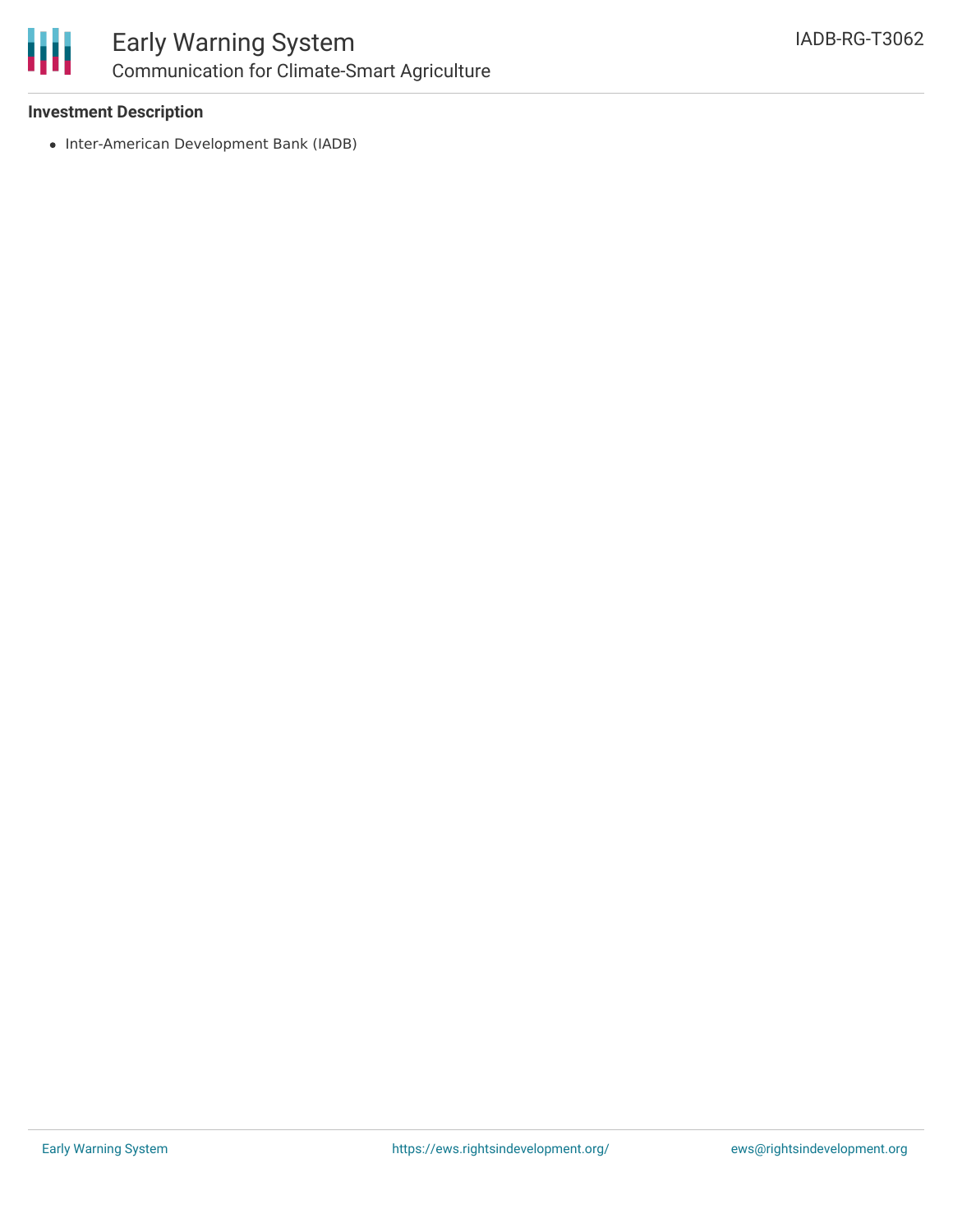

### **Contact Information**

ACCOUNTABILITY MECHANISM OF IADB

The Independent Consultation and Investigation Mechanism (MICI) is the independent complaint mechanism and fact-finding body for people who have been or are likely to be adversely affected by an Inter-American Development Bank (IDB) or Inter-American Investment Corporation (IIC)-funded project. If you submit a complaint to MICI, they may assist you in addressing the problems you raised through a dispute-resolution process with those implementing the project and/or through an investigation to assess whether the IDB or IIC is following its own policies for preventing or mitigating harm to people or the environment. You can submit a complaint by sending an email to MICI@iadb.org. You can learn more about the MICI and how to file a complaint at http://www.iadb.org/en/mici/mici,1752.html (in English) or http://www.iadb.org/es/mici/mici,1752.html (Spanish).